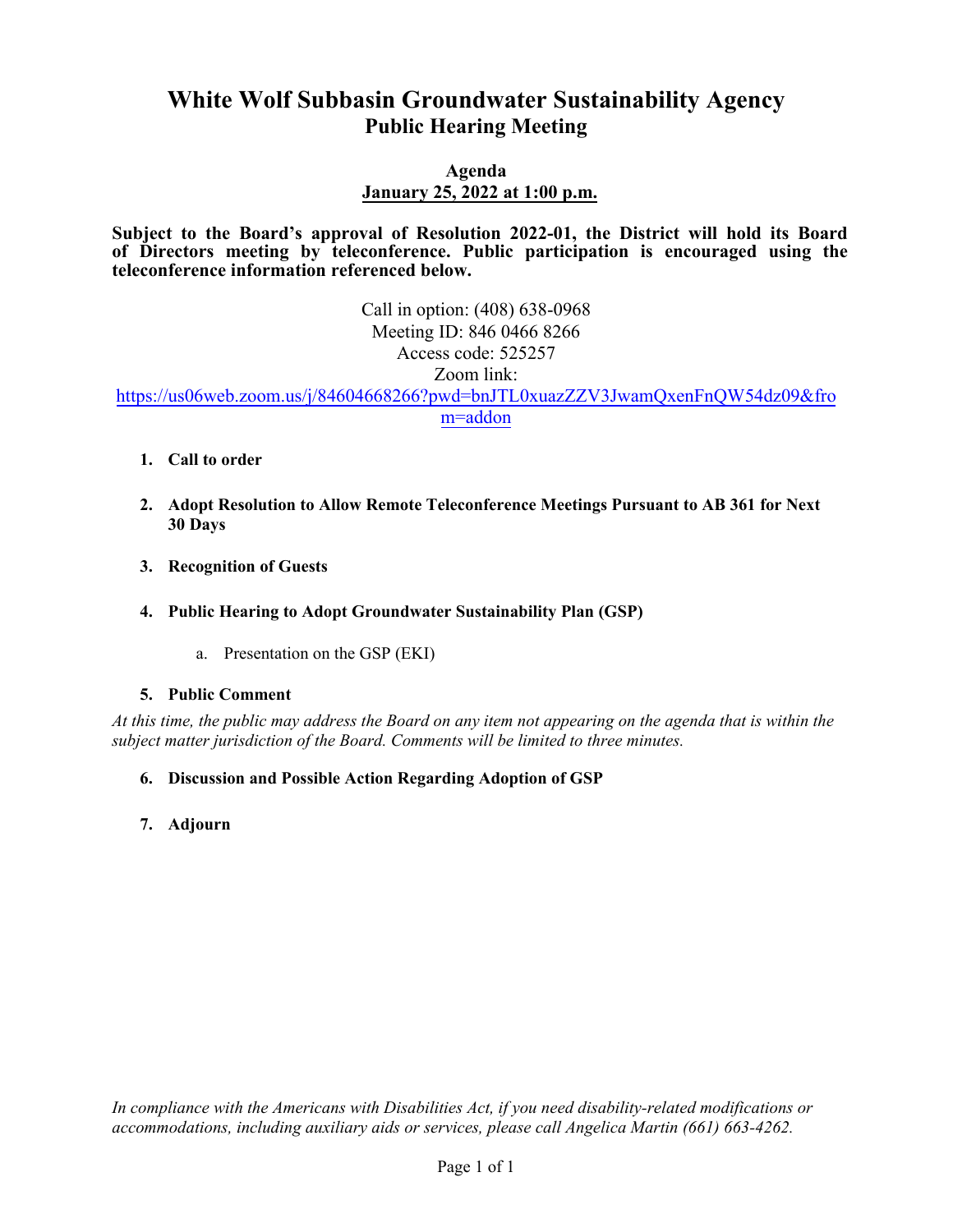#### **WHITE WOLF GROUNDWATER SUSTAINABILITY AGENCY**

#### **RESOLUTION 2022-01**

#### **RESOLUTION INITIALLY AUTHORIZING REMOTE TELECONFERENCE MEETINGS UNDER AB361**

WHEREAS, meetings of the Board of Directors ("Board") of White Wolf Groundwater Sustainability Agency ("Agency") and its committees are open and public, as required by the Ralph M. Brown Act (Cal. Gov. Code 54950 – 54963), so that any member of the public may attend, participate, and watch the Agency's legislative bodies conduct their business;

WHEREAS, Government Code section 54953(e), as amended by Assembly Bill 361 (2021) ("AB361"), signed by the Governor on September 16, 2021, provides for remote teleconferencing participation in meetings by members of a legislative body, without compliance with the requirements of Government Code section 54953(b)(3), subject to the existence of certain conditions; and

WHEREAS, the Agency wishes to invoke the provisions of AB361 to authorize teleconference meetings subject to the modified standard of Government Code section 54953(e);

NOW, THEREFORE, BE IT RESOLVED that:

Section 1. Findings. The Board hereby finds as follows:

- (a) As required by Government Code section  $54953(e)(1)$ , a proclaimed state of emergency exists under the California Emergency Services Act, as declared by the Governor on March 4, 2020.
- (b) State or local officials have imposed or recommended measures to promote social distancing.

Section 2. Procedures for Teleconference Meetings. The Agency and its committees shall hold teleconference meetings pursuant to the requirements of Government Code section 54953(e).

Section 3. Effective Date. This resolution shall take effect immediately upon its adoption.

## **[This Space Left Intentionally Blank]**